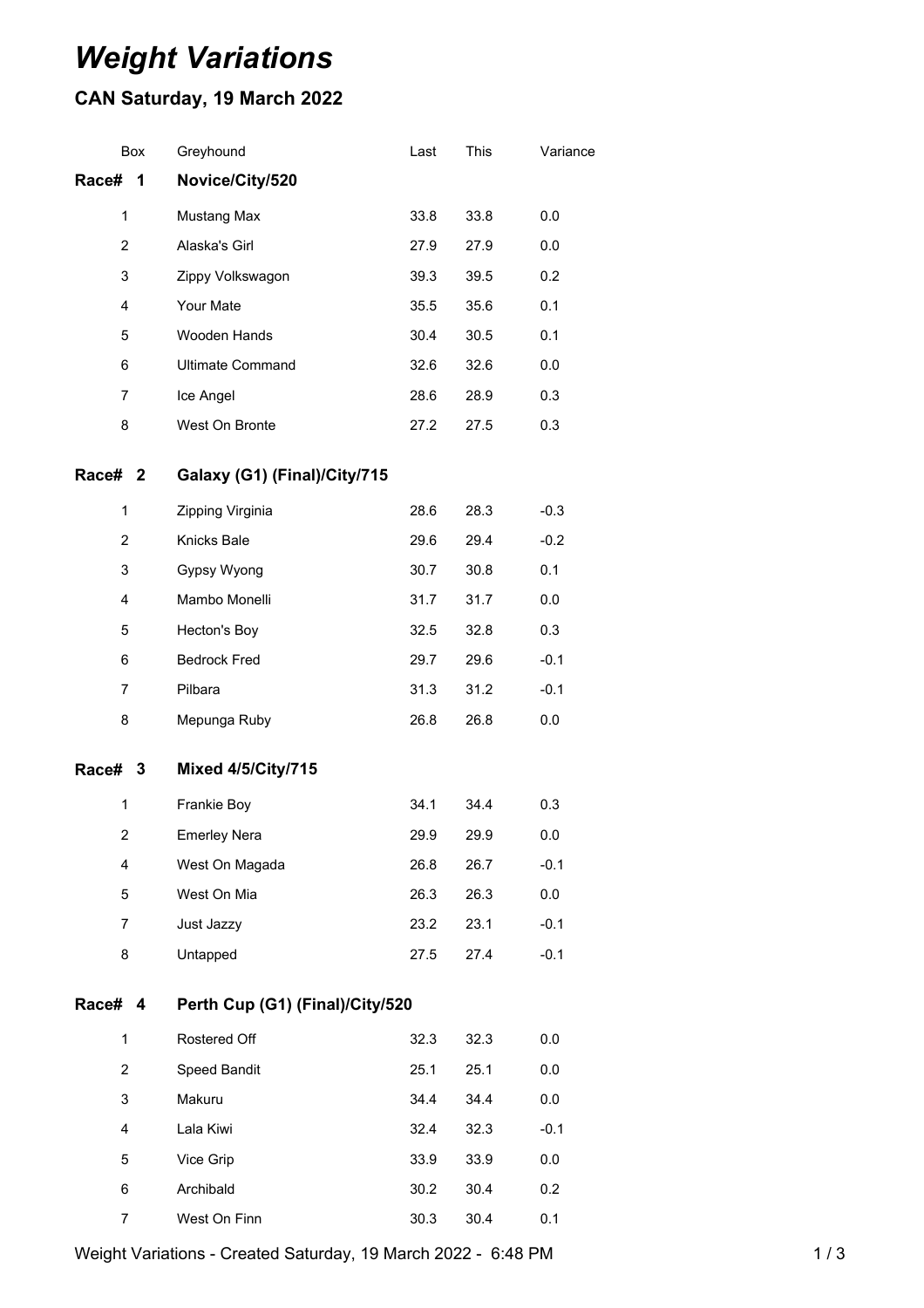## **CAN Saturday, 19 March 2022**

|                | Box | Greyhound                                   | Last | This | Variance |
|----------------|-----|---------------------------------------------|------|------|----------|
| 8              |     | Paddy Wants Pats                            | 35.8 | 35.3 | $-0.5$   |
| Race#          | 5   | Grade 5/Provincial/520                      |      |      |          |
| $\mathbf{1}$   |     | Larkin Monelli                              | 30.6 | 30.5 | $-0.1$   |
| $\overline{2}$ |     | Suntory Lass                                | 28.9 | 29.1 | 0.2      |
| 3              |     | Elite Weapon                                | 26.8 | 26.6 | $-0.2$   |
| 4              |     | Jimmy Rocks                                 | 29.9 | 29.7 | $-0.2$   |
| 5              |     | Pennywise                                   | 31.9 | 32.3 | 0.4      |
| 6              |     | Miss Bandit                                 | 23.7 | 23.8 | 0.1      |
| $\overline{7}$ |     | <b>Skilandis</b>                            | 32.2 | 32.5 | 0.3      |
| 8              |     | Molten Murph                                | 33.7 | 33.8 | 0.1      |
| Race#          | - 6 | Free For All/City/715                       |      |      |          |
| $\mathbf{1}$   |     | Coffee Cutie                                | 29.3 | 29.3 | 0.0      |
| 4              |     | We The People                               | 28.5 | 28.4 | $-0.1$   |
| 5              |     | Hank The Hustler                            | 30.2 | 29.7 | $-0.5$   |
| $\overline{7}$ |     | <b>Micks Recall</b>                         | 24.9 | 25.0 | 0.1      |
| 8              |     | Zipping Ontario                             | 35.6 | 35.2 | $-0.4$   |
| Race# 7        |     | Perth Cup Consolation (G3) (Final)/City/520 |      |      |          |
| 1              |     | Mick Flash                                  | 32.0 | 31.8 | $-0.2$   |
| 2              |     | Rippin' Tomahawk                            | 30.7 | 30.6 | $-0.1$   |
| 3              |     | <b>Sunset Whistler</b>                      | 33.7 | 33.7 | 0.0      |
| 4              |     | <b>Bubbles Away</b>                         | 32.1 | 32.2 | 0.1      |
| 5              |     | <b>Tiger Town</b>                           | 33.4 | 33.4 | 0.0      |
| 6              |     | Hi Sky                                      | 25.3 | 25.1 | $-0.2$   |
| 7              |     | Wynburn Burner                              | 33.0 | 33.0 | 0.0      |
| 8              |     | Granite Song                                | 32.8 | 32.9 | 0.1      |
| Race#          | 8   | Grade 5/City/520                            |      |      |          |
| $\mathbf{1}$   |     | Zipper Rogue                                | 33.9 | 33.6 | $-0.3$   |
| $\overline{2}$ |     | Magic Salute                                | 36.0 | 35.9 | $-0.1$   |
| 3              |     | Van Buren                                   | 33.8 | 33.9 | 0.1      |
| 4              |     | <b>Block Chain</b>                          | 31.2 | 31.3 | 0.1      |
| 5              |     | <b>Ghost Raptor</b>                         | 32.4 | 32.7 | 0.3      |
| 6              |     | Emani Bale                                  | 26.6 | 26.5 | $-0.1$   |
|                |     |                                             |      |      |          |
| 7              |     | Historic Time                               | 34.8 | 34.7 | $-0.1$   |